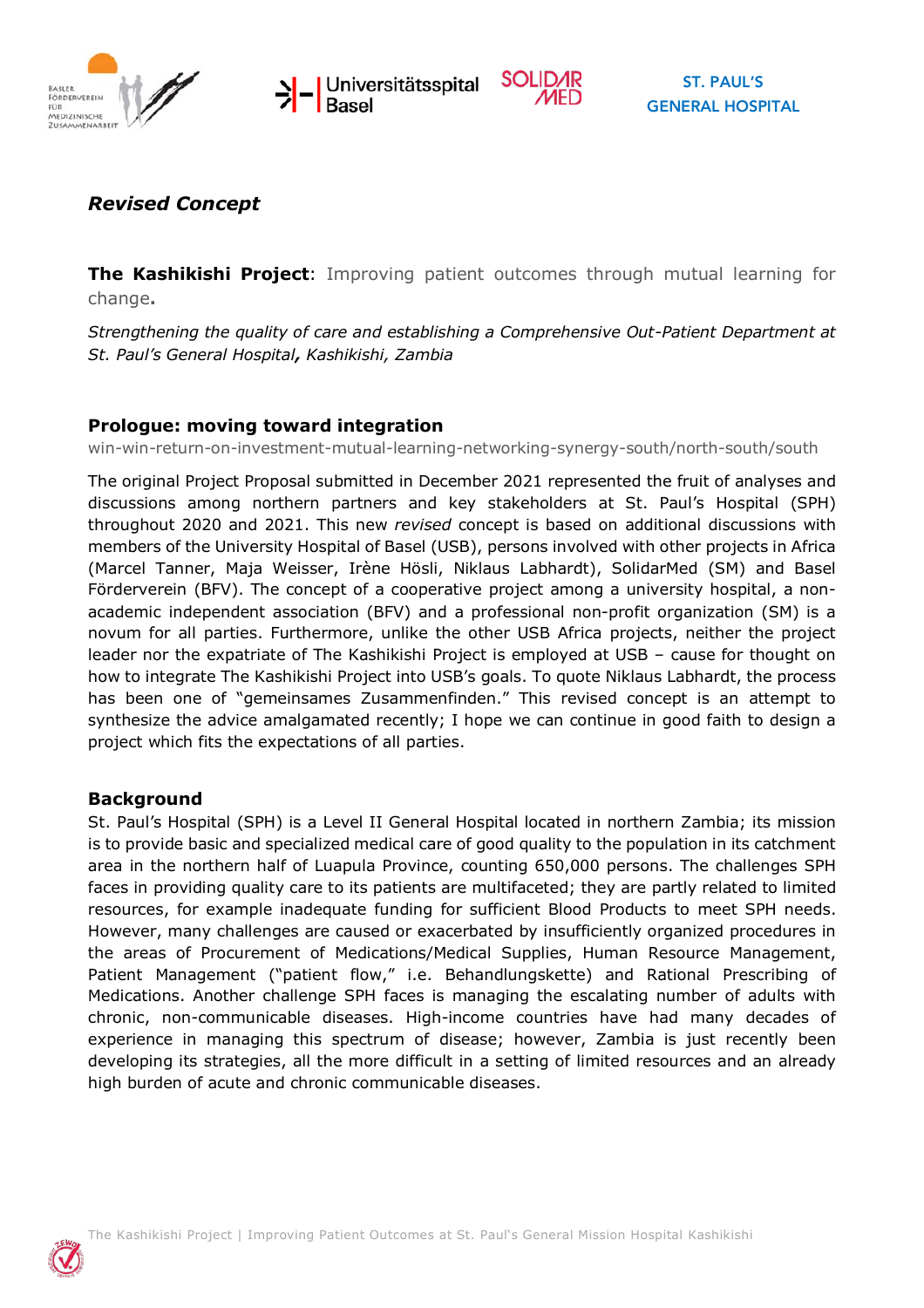





### **Specific Objectives**

The aim of this project is to **improve patient outcomes** by:

- 1. **strengthening the organizational capacity of SPH**
- 2. **streamlining patient management ("patient flow", "Behandlungskette")** along the pathway from first encounter and triage to immediate emergency care, inpatient hospitalization, referral to a specialty clinic (e.g. non-communicable diseases), or nonurgent-but-same-day care
- 3. **"mutual learning"**: knowledge exchange between and within southern and northern partners for the benefit of all parties *Note! This 3rd specific objective is new; in the Project Proposal submitted December 4th, 2021 only the first two specific objectives mentioned above were included.*

### **Action Lines**

Aims will be achieved by cooperative action among partners.

- **1. Organizational Capacity** at SPH in the areas of Procurement, Human Resource Management and Rational Use of Medication and Medical Products will be improved by establishing standardized procedures and by conducting regular teaching, supervision and monitoring. Expatriate MD will function in an advisory and coaching capacity to SPH Heads of Administration, Human Resources, Medical Superintendent, and Clinical Care.
- **2. Streamlining "Patient Flow" (Behandlungskette)** will be accomplished by sharing knowledge. The expatriate MD will work side by side with Zambian colleagues and staff from different departments (medicine, nursing, clinical officers, administration, pharmacy, etc.) in the areas of patient management (e.g. point of first contact, triage, emergency care, admission and discharge procedures) and non-communicable disease management. The expatriate MD's immediate partner at "Augenhöhe" will be the Zambian MD appointed to be Head of the C-OPD. Teaching, coaching and supervising, the core of this project, will be supplemented by establishing the necessary infrastructure: 1. a new "Triage Building" 2. renovation of the existing Outpatient Department (OPD) to form a "**Comprehensive Outpatient Department (C-OPD) premises,**" offering Emergency Room, walk-in, referral, minor surgery and NCD treatment services.
- **3. Mutual learning for change: Synergy, networking, cooperation, integration**  Mutual learning between Swiss and SPH staff has been ongoing for 20 years in the form of short-term rotations by medical doctors, medical students and midwives from Switzerland. These rotations will continue. New in this project is an expansion of this exchange in time, manner and place:
	- a. **North-South/South-North**
		- ! **Expatriate specialist MD** with **Zambian partners at SPH**: An expatriate specialist MD appointed by USB will be stationed at SPH for 2 years full-time 2022-2023 in order to facilitate the internal change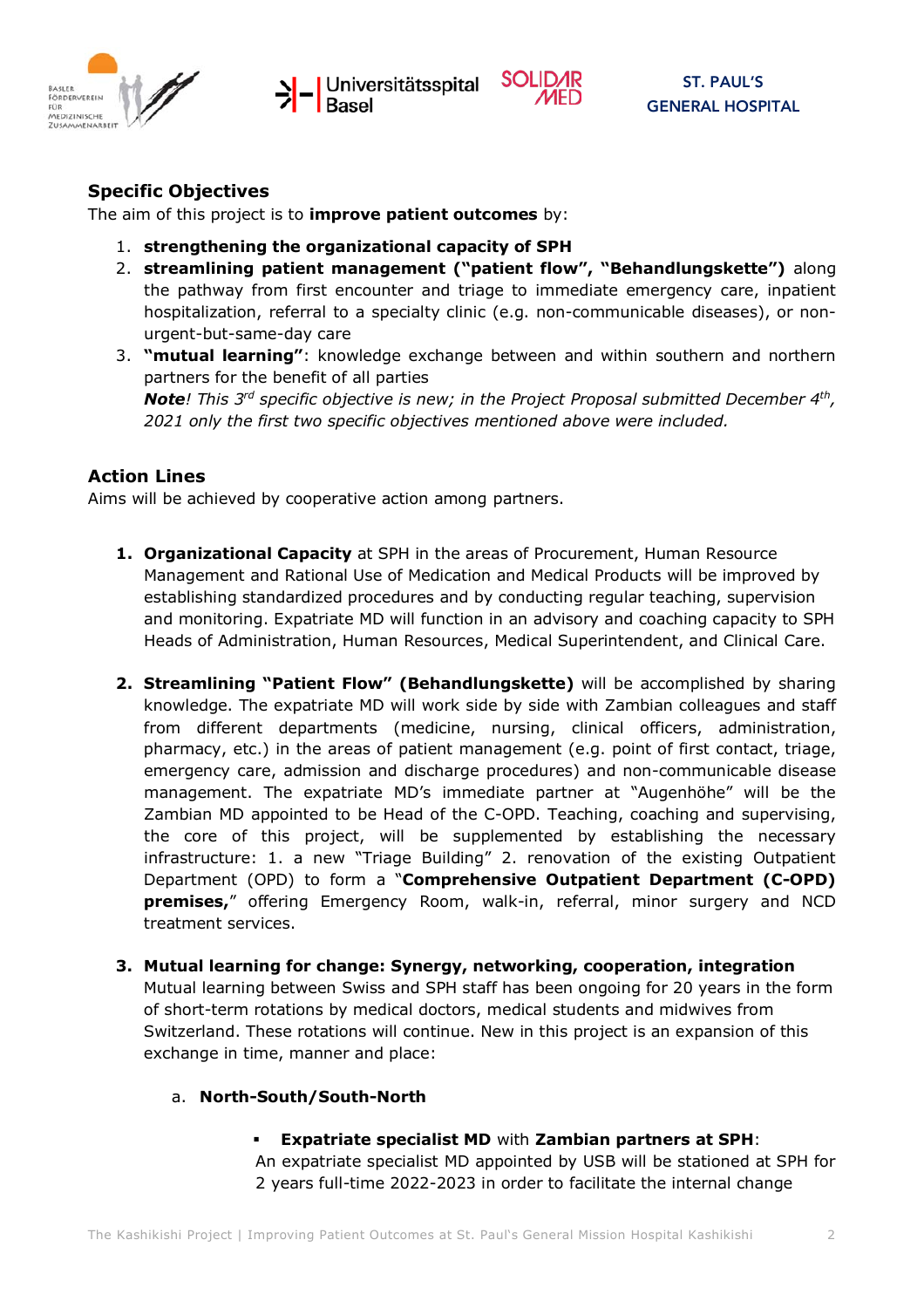





process (improving SPH's organizational capacity), to teach and supervise in the area of patient flow (Behandlungskette) and NCD treatment, as well as to establish a "comprehensive out-patient department" (C-OPD) where the above-mentioned services will be offered (triage, Emergency Room, walk-in, minor surgery, NCD Clinic, etc). Two Zambian MD counterparts will be appointed by SPH from the beginning of the implementation period to work with the expatriate: the Head of Clinical Care and the Head of the C-OPD.

### • **Integration of TKP into USB as of 2024:**

- ! The function of the **expatriate MD** is expected to be filled by an **MD employed at USB**, who will work part-time at SPH to supervise the project (see below, "Financial Commitments USB")
- ! **Annual Workshop** with Zambian stakeholders and northern partners
- ! **Northern medical doctors, medical students and midwives** will continue to conduct rotations of varying lengths of time at SPH. Efforts will be made to encourage USB Personnel to conduct rotations at SPH. At the moment, medical student positions are booked out through 2025. In August-September 2022 a husband-wife team (infectious disease specialist/surgeon) from Zürich will be conducting a rotation at SPH.

#### b. **South-South**

- ! **SPH with Ifakara: Expatriate specialist, Zambian Head of C-OPD and a representative from the Provincial Office of Health** to visit Ifakara as "attachments" in 2022 to learn about Ifakara's handling of Patient Flow (Behandlungskette), and visit ER and NCD clinics.
- ! **Within Zambia:** Expatriate Specialist and Zambian Head of C-OPD, as well as key personnel from SPH, visit the other provincial Level II General Hospital (Mansa General Hospital) at least once annually to learn about their handling of Patient Flow, visit the ER and NCD clinics, as well as exchange experience. Key Personal from Mansa General Hospital to visit SPH at least once annually to advise and exchange experience.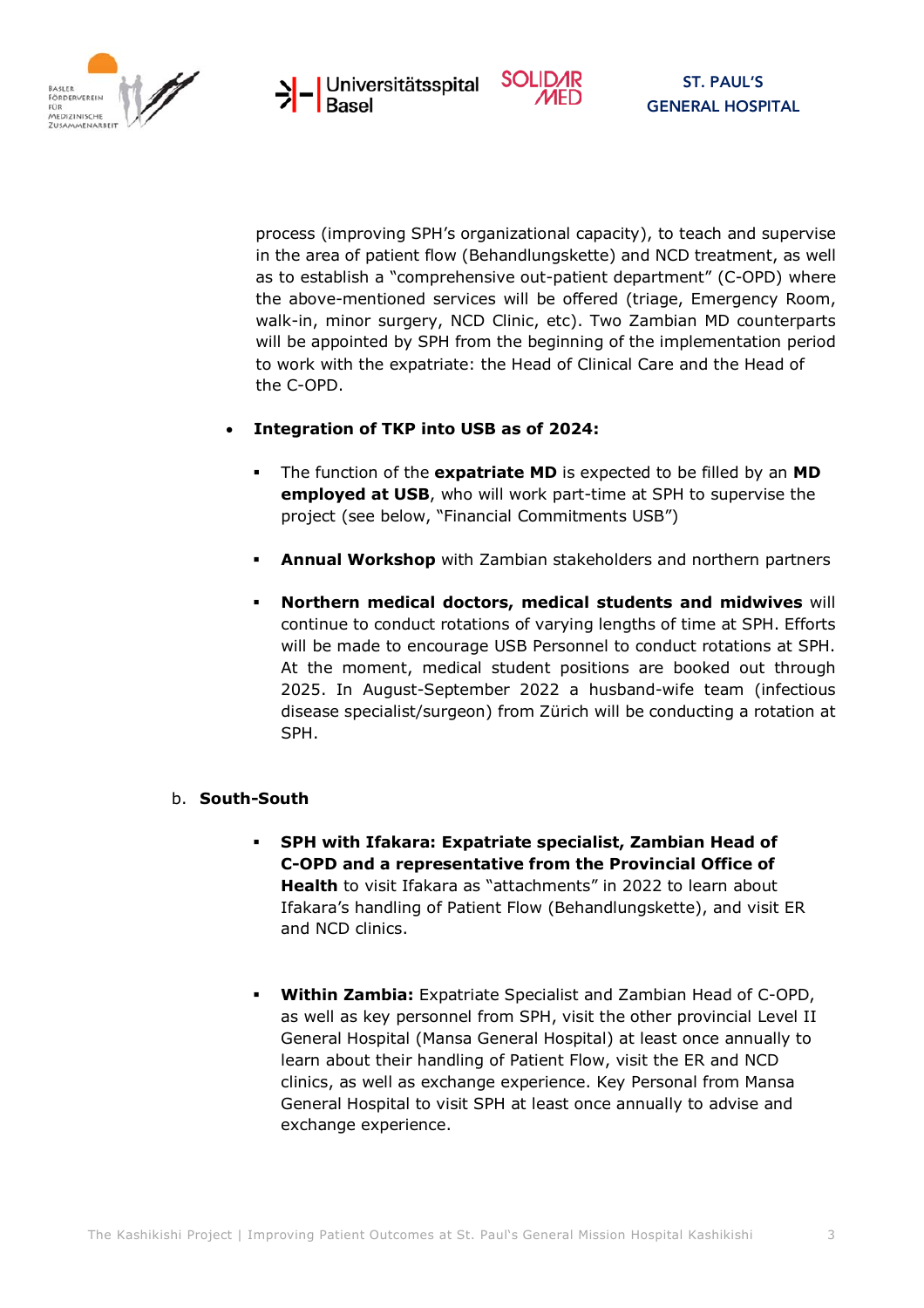



#### **c. North-North:**

- ! **Communication** between members of **The Kashikishi Project and Ifakara Project** (Maja Weisser)
- ! **Communication** between members of **The Kashikishi Project and Tabora/Somaliland projects** (Irène Hösli and successor)
- **EXECT: Communication among BFV, USB and SM: continues**

## d. **FUTURE HORIZONS: feasibility to be determined in 2023**

#### **Improving Obstetric Care at SPH**

- to be evaluated in 2023 with Head of Midwifery and an Obstetrician at USB as well as Head of Nursing/Midwifery at SPH
- modeled on Irène Hösli's projects in Tabora and Somaliland

Team of at least one **an obstetrician at USB** (to be determined) and one **experienced midwife at USB** (Nadine Schlagenhauf) to conduct periodic shortterm visits to SPH to conduct workshops with midwives and local MD's on obstetric care.

#### **Opportunities:**

- teaching method shown to be effective in improving obstetrical care in an African setting
- cooperation, advice and guidance from USB (Irène Hösli and, later, her successor at USB)

**Challenges:** Human Resource availability at USB could be limiting factor

### **NECESSARY INTERVENTIONS**

### **Phase I: Project Development (DONE)**

#### **2019: Bernadette Peterhans:** Situation Analysis

**2021: expatriate MD (Dr. Bodo Giannone) and BFV (DONE)** assessment, workshop with partners, project proposal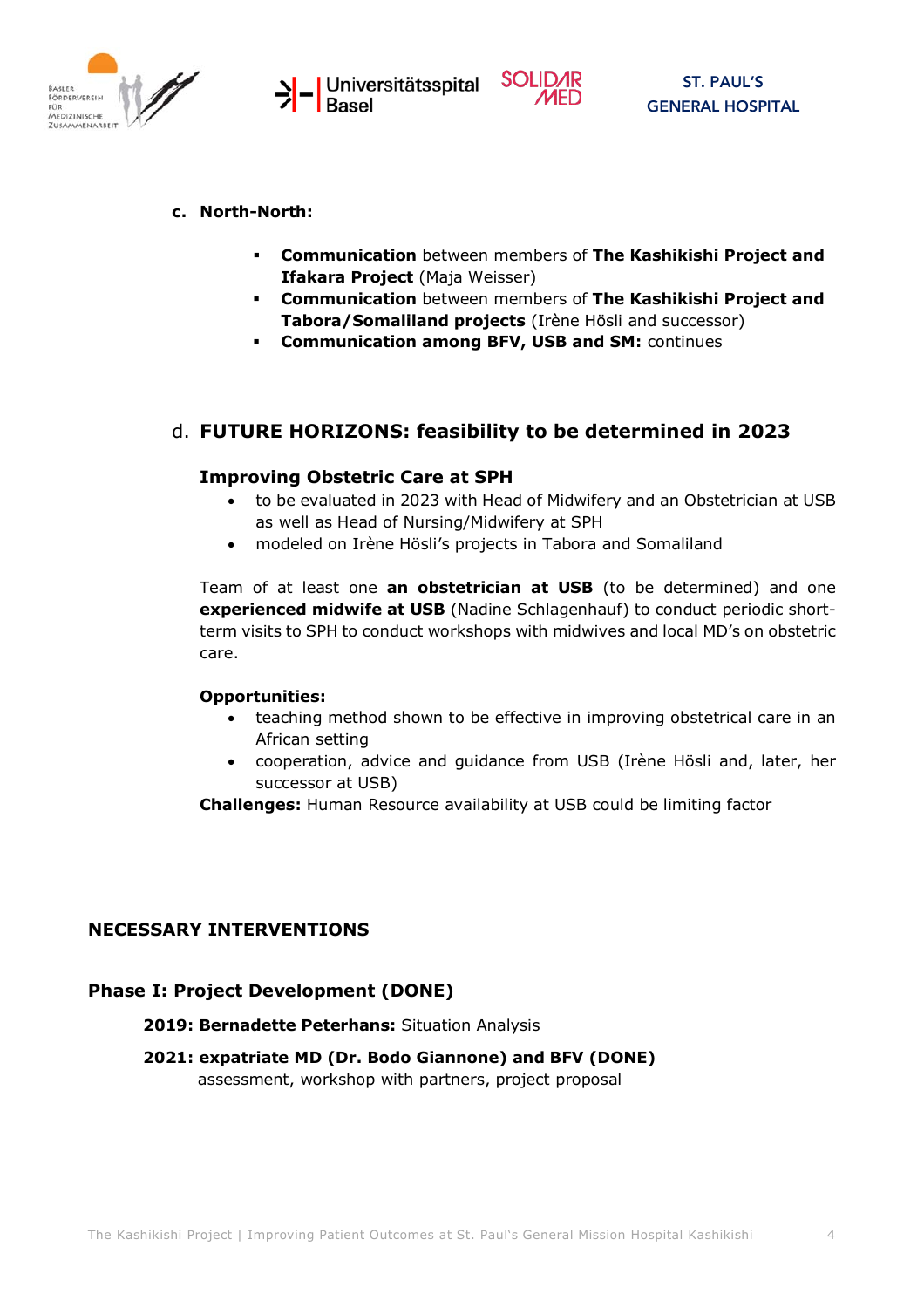





#### **Phase II: Implementation 2022-2023:**

#### **"software"**

Cooperation between Zambian and Swiss expatriate (coaching, teaching and supervision between Zambian and Swiss colleagues)

- expatriate MD (Dr. Dana Goebel) full time at SPH
- ! **Search initiated for an Internist, Infectious Disease, Emergency Room or Tropical Medicine MD** currently **employed at USB** (in training for FMH or already with FMH) interested in becoming involved in TKP and eventually (from 2024 onwards) taking over the expatriate function part-time. An MD aspiring to obtain the FMH in **Tropical Medicine or** an MD striving toward a **Masters in Public or International Health** would be **ideally suited**.
- SPH appoints local MD to be Head of Clinical Care for the whole hospital
- ! SPH appoints local MD to be Head of C-OPD
- ! Medical Doctor, medical student and midwife rotations continue
- ! Feasibility of Future Horizons determined in 2023 (Improving Obstetrical Care at SPH)

#### **"hardware"**

- ! Triage Building planned, construction finished by end of 2023
- ! Current OPD premises renovated to accommodate C-OPD services (ER, small surgery, NCD, etc)
- ! Evaluation of C-OPD patient flow data completed and decision made, if further expansion of the premises will be necessary
- ! Equipment bought (e.g. EKG, Haematocrit device, Refrigerator, etc)
- Blood product collections and delivery at 100% of target

### **Phase III: 2024 and beyond**

- **Expatriate MD at SPH either** 
	- **Option one: employed at USB and covered by USB salary**  (making periodic visits to SPH)
	- Option two: full-time with cost-sharing agreement between USB and SPH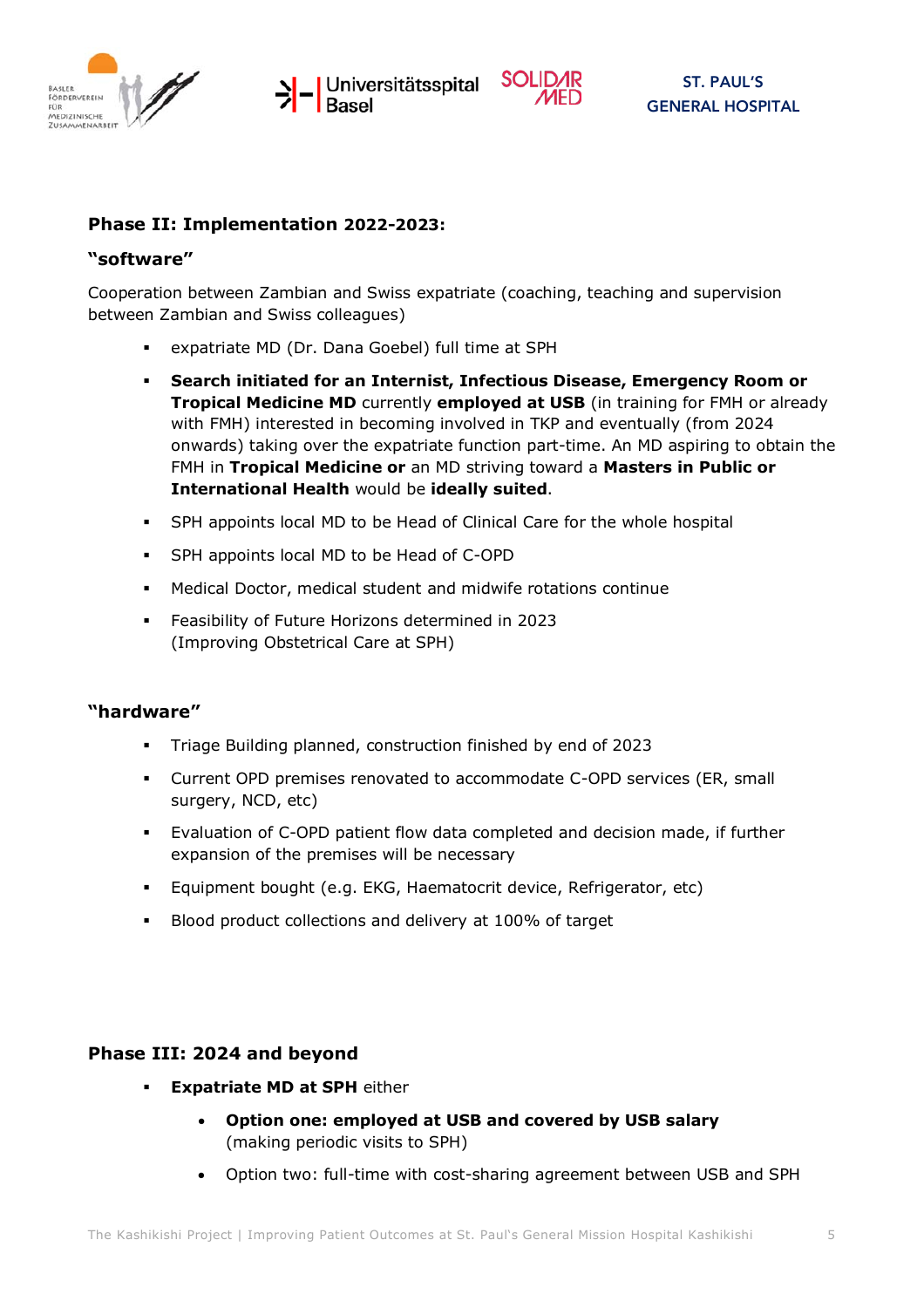





- Option three: reduced time commitment (e.g. periodic visits)
- Local MD as Head of Clinical Care for whole of SPH continues
- ! Local MD as Head of C-OPD continues
- ! "Northern" MD's, medical student and midwife rotations continue
- ! Future Horizons, if deemed feasible in 2023, to be implemented in 2024:
	- Improving Obstetric Care at SPH: USB midwife/gynecologist team visits SPH annually

#### **Financial Commitments of USB**

- ! **2021-2023**: 100% expatriate employment costs
- ! **2024 and beyond**
	- Reduction of USB contribution to expatriate employment costs:

**Option one: expatriate function is fulfilled by an MD employed at USB,** who receives USB salary, visits SPH periodically (modelled on Ifakara)

Option two: cost-sharing with SPH, e.g. whereby SPH pays salary and USB pays Swiss medical insurance, pension and social costs

Option three: expatriate visits SPH periodically in accordance with the amount of costs covered by USB

- **Future Horizons**, to be determined:
	- ! travel stipends for midwife/gynecologist team visits once annually

#### **Financial Commitments of BAMC (with fundraising assistance from SM)**

- ! Housing in Kashikishi for all northern visitors according to availability
- ! Hardware costs: equipment, triage building construction, C-COPD building renovation and infrastructure, blood product procurement and equipment
- ! Visit of SPH and Provincial Office of Health key personnel, and expatriate specialist to Ifakara, Tanzania (3 persons): travel, lodging, per diem as necessary
- ! Local cooperation with Mansa General Hospital, Provincial Office of Health and Minister of Health (travel and per diems of SPH staff as necessary)
- ! Annual Workshop with northern partners and stakeholders at SPH (BFV and SPH cover on site costs of the workshop, northern visitors travel at their own expense)